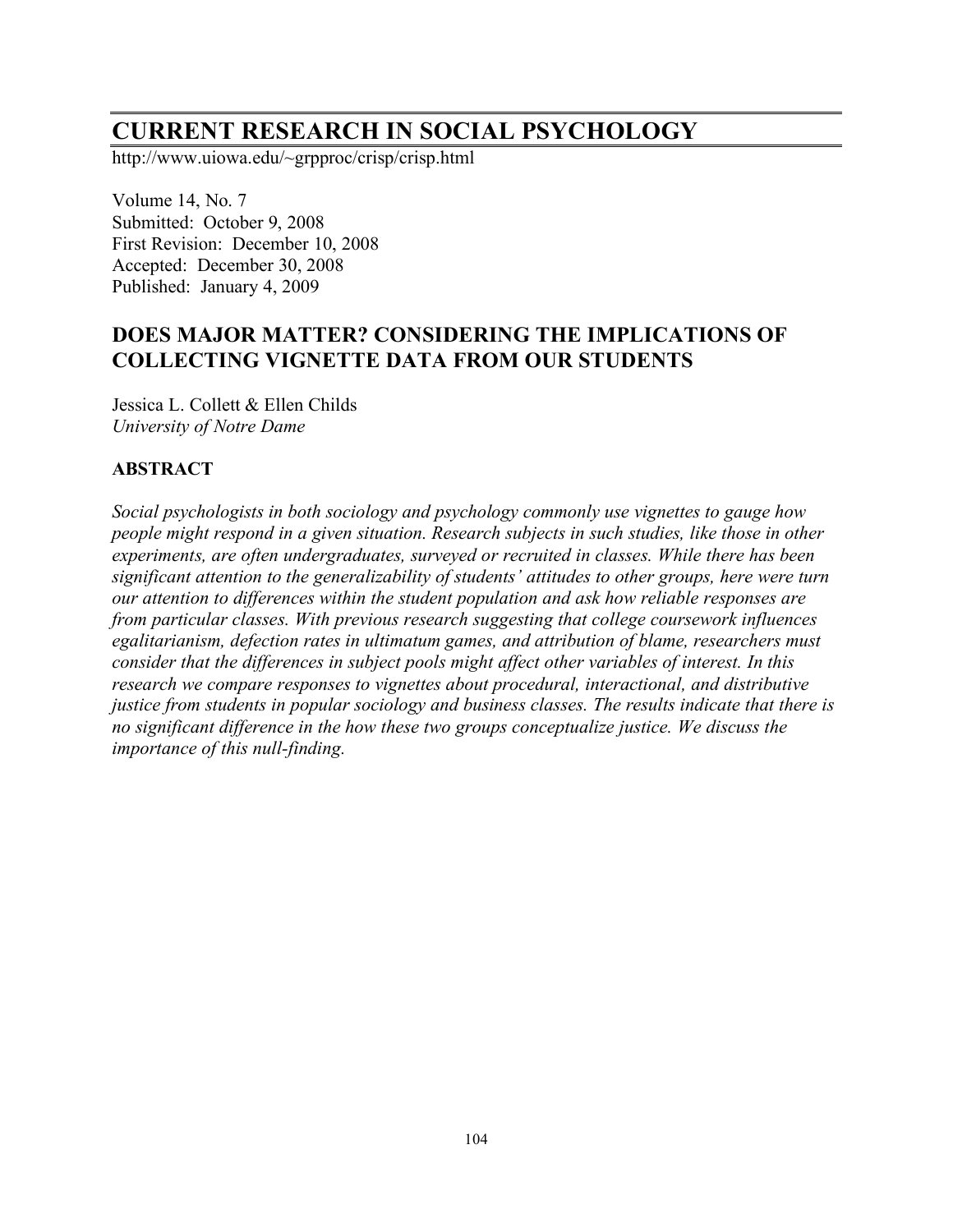#### **INTRODUCTION**

Vignettes are a common research tool used by social psychologists to gauge respondents' presumed reactions to hypothetical situations (Alexander and Becker 1978). They are particularly popular because they are an inexpensive and relatively quick way to collect data. Often, these vignette surveys are distributed in university courses. Even when vignette surveys are completed in a laboratory setting, the subjects are often recruited in large courses (Willer and Walker 2007). Given researchers' desire to build and test theory with these experiments rather than to produce directly generalizable results, researchers often feel comfortable with these subject pools. However, with research suggesting that college coursework influences egalitarianism (Hastie 2007a, 2007b), corruption (Frank and Schulze 2000), free-riding (Marwell and Ames 1981), defection rates in ultimatum games (Frank, Gilovich, and Regan 1993; James, Soroka and Benjafield 2001), and attributions of blame for social problems (Guimond, Begin, and Palmer 1989, Guimond and Palmer 1990), it is important to ask whether the subject of the surveyed courses potentially affects the responses to the vignettes.

The following paper specifically explores these potential effects by comparing social science and business students' responses to a hypothetical situation designed to elicit justice judgments. To position this paper in previous research, we begin with a discussion of the connection between education and values and a survey of the subject pools used in recent vignette studies. We then briefly describe the types of justice perceptions we measure and present our results. We conclude with limitations of this particular study and vignette research in general, as well as potential future directions.

#### **EDUCATION AND VALUES**

It is well-documented that a college education affects individuals' values. Previous findings suggest that people who are college educated are less prejudiced and have more egalitarian views (e.g. tolerance for minorities and support of social welfare programs and left-wing economic programs [Hastie 2007a]) than the general population (Newcomb 1943/1957, Pascarella and Terenzini 1991). The two explanations typically given for this relationship are that people with less prejudiced attitudes self-select into college or students are socialized through the college experience or specific coursework into a more egalitarian attitude (Hastie, 2007b). However, there is little research looking at variation within college students rather than between those who are and are not enrolled in higher education.

We found no studies explicitly comparing student respondents for methodological reasons. However, there is research on the effect of academic training that suggests that students' courses influence their perceptions of the world around them. For instance, researchers have found that social science students differ from business and physical science students on their explanations for the cause of social problems. Furthermore, these differences begin early in one's academic career (Guimond, Begin, and Palmer 1989; Guimond and Palmer 1990). Social science students are more likely to blame structural forces for poverty, unemployment, and economic inferiority, attributing these issues to systemic problems like low-wages and government policies. Business and physical sciences students, on the other hand, are more likely to assume attributes of the individual (e.g. lack of effort, foolish spending, and bad morals) cause these outcomes. Results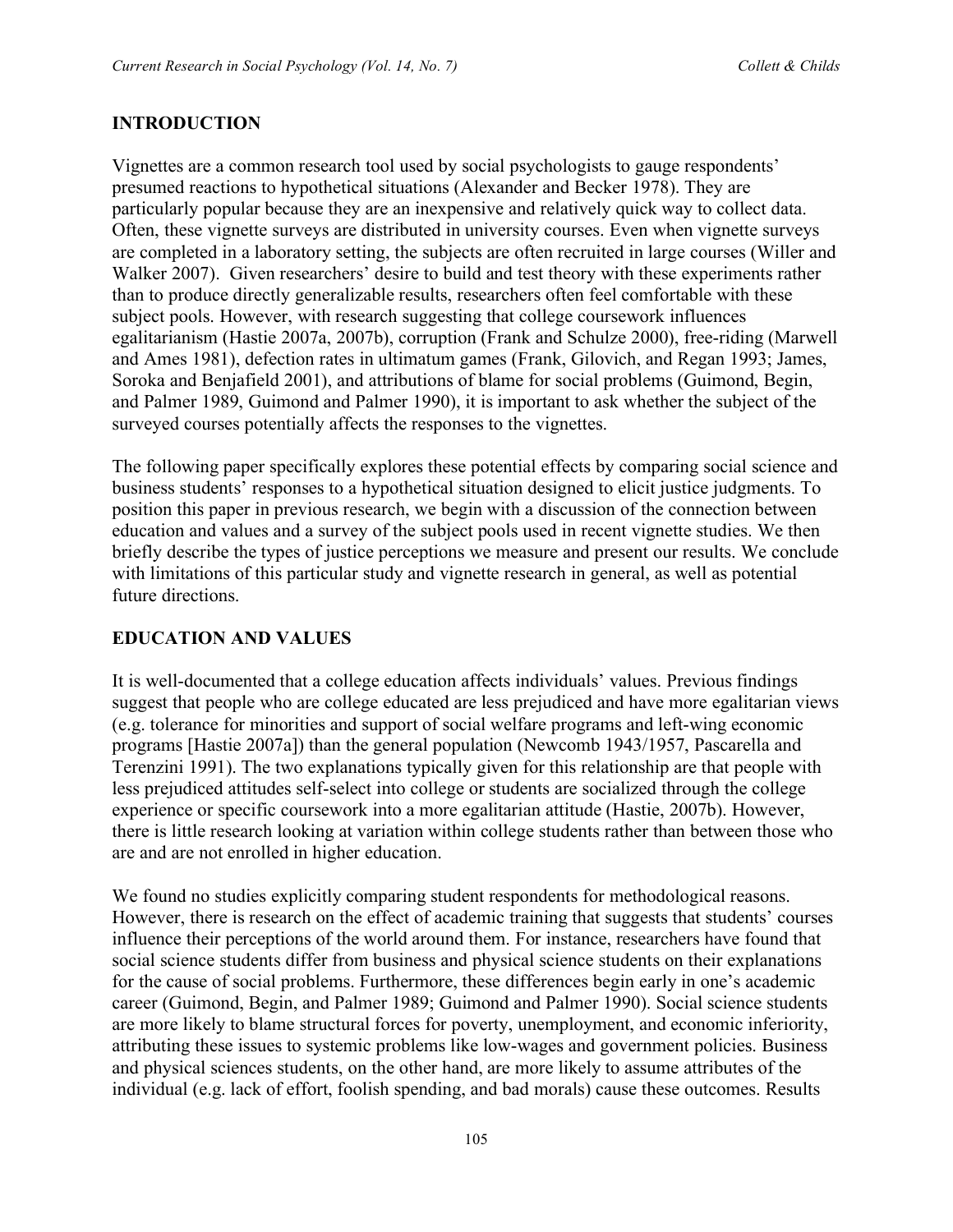suggest that these differences emerge as early as the first year of specialized coursework and are a product of both a selection-effect and of socialization in courses (Guimond and Palmer 1990).

A long-standing debate in economics on whether economists are different than other college students (Frank, Gilovich, and Regan 1996; Yezer, Goldfarb, Poppen 1996) cites research suggesting that similar effects of self-selection and socialization might lead those who study economics to be more corrupt (Frank and Schulze 2000) and self-interested (Frank et al. 1993; James et al. 2001; Marwell and Ames 1981). While we don't further engage this debate here, we do draw on this research to ask whether major matters in our survey samples.

#### **THE USE OF VIGNETTES**

Appendix A lists vignette studies appearing in the last two years of the two principal social psychology journals, *Journal of Personality and Social Psychology*, a primarily psychological publication, and *Social Psychology Quarterly*, which is largely sociological. This table is heavily dependent on the studies in *Journal of Personality and Social Psychology*. Only two of these studies were published in *Social Psychology Quarterly*. However, the tradition of using vignette in sociological social psychology, as well as in *Social Psychology Quarterly*, is strong (e.g. Hegtvedt, Thompson, and Cook 1993; Jasso and Webster 1997; Shelly 2001). As is clear from the table, there is quite a bit of research that employs vignettes, covering topics from attributions to social knowledge. There is also variation in the pools of respondents. While sixteen studies draw from psychology courses, two studies are drawn from business courses, one each from courses in nursing and sociology, and twenty-seven studies are unspecified. Are students in these courses similar in attitudes, values, and on other social psychological dimensions?

Of course we would not expect that all topics listed in Appendix A would differ across student majors. For instance, topics that are not particularly salient or that have not been discussed in coursework might elicit similar responses across students from different courses. One the other hand, things that are regularly covered would likely yield differences. For instance, some research suggesting that economics students are more likely to defect in ultimatum games attributes this behavior to having learned about such games in classes, rather than differences in ethics or values (James et al. 2001). Similarly, structural causes of social problems are likely to be addressed in social science courses, increasing the likelihood students would begin to perceive structure as important.

One area of social psychology that often uses vignettes is research on justice (e.g. Hegtvedt et al. 1993; Jasso and Webster 1997). With students in both social sciences and business likely to cover issues of justice, albeit differently, and with cross-cultural differences found in such perceptions (Gelfand et al. 2002), we might expect that perceptions of justice vary by student training. To test whether major matters in reactions to perceived injustice, we compare perceptions of three types of justice – distributive, procedural, and interactional – of students in two large, mid-level classes at a private university in the Midwest. One class is geared toward social science majors (primarily sociology, psychology, and anthropology), the other to undergraduate business students. Before we describe the results, it is important to clarify the dimensions of justice we focus on here.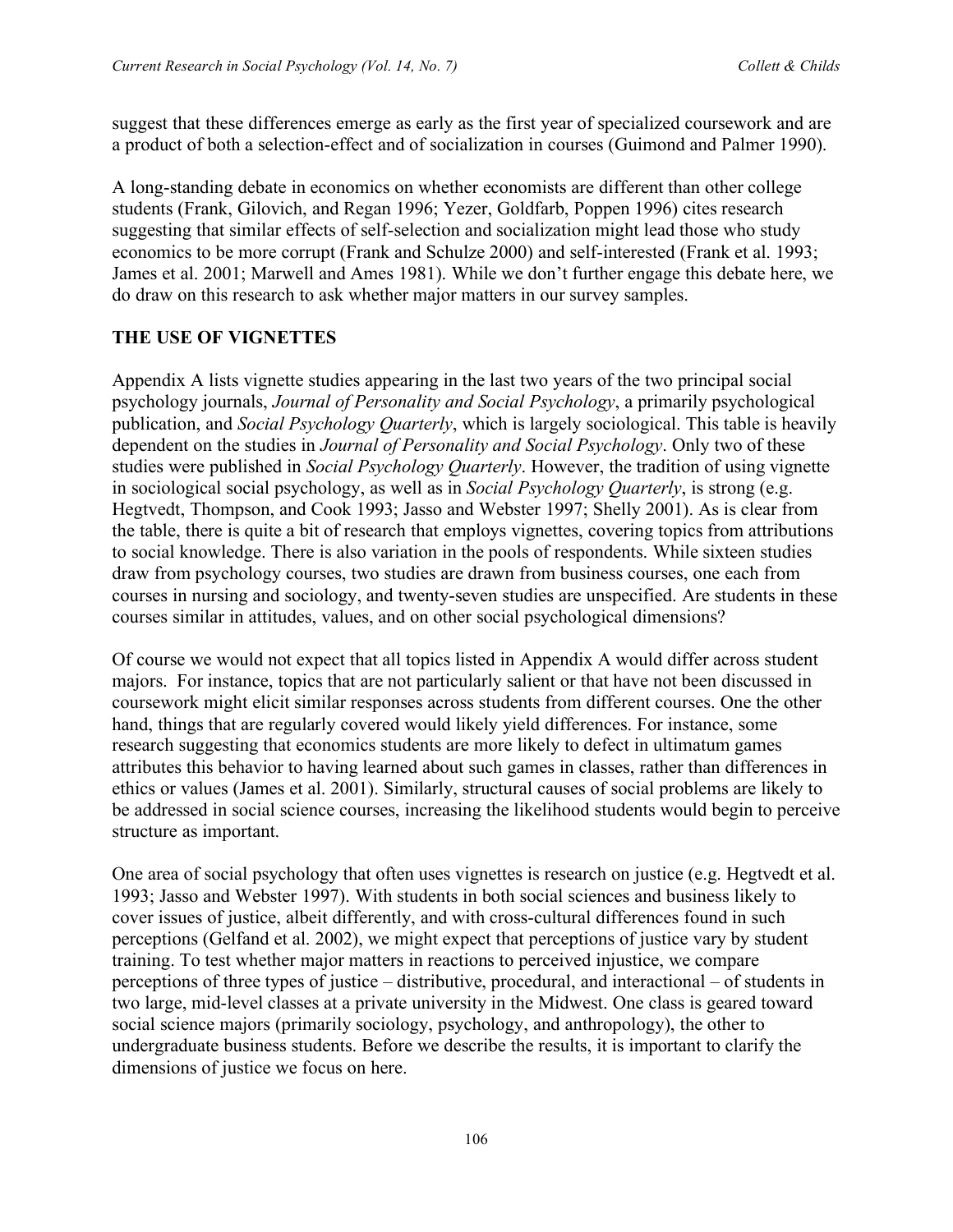#### **TYPES OF JUSTICE**

Distributive justice (Homans 1974, Adams 1965) is the perceived fairness of allocation of rewards or costs among individuals. Distributive justice can be understood in terms of equity, where the distribution is proportional; equality, where the distribution is equal; or need, where those with greater need receive greater rewards. Typically, when people in the United States think of justice, most consider equity above equality or need (Hegtvedt and Markovsky 1995). In general, evaluations of fairness are based on two things: (1) justice expectations, or the expectations individuals have from past experience or base on social norms, and (2) on social comparisons, or the ways by which individuals compare themselves to the others in the interaction.

Procedural justice (Folger 1977; Lind and Tyler 1988; Thibaut and Walker 1975), on the other hand, is the perceived fairness of the process by which such rewards or costs are distributed. Research in this area has focused on developing rules that constitute fair practices and procedures or outlining which characteristics of situations tend to result in people perceiving the procedure as fair. Recent research indicates that procedural fairness is important independent of the outcome. In other words, people may feel that the process is fair even if the outcome. In addition, perceptions of fairness of the process might enhance perceptions of fairness of the outcome (Lind and Tyler 1988).

While there are many components of procedural justice, the earliest conception of procedural justice focused on an actor's perception of his or her control over the fairness of the process (Thibaut and Walker 1975). This instrumental approach assumes that people are focused primarily on their outcomes and attempt to control the process as a way to shape these outcomes. This type of control is a zero-sum game and if a third party is needed to arbitrate or mediate the situation, the threat of losing control over the process can reduce perceptions of procedural fairness (Karambayya and Brett 1989). Later work focuses on other aspects of ostensibly fair processes, including the important of voice (Greenberg and Folger 1983). Situations in which individuals are able to offer their side, or give "voice," are perceived as fairer (Folger 1977).

Emerging from work on procedural justice is recent work drawing a distinction between the perceived fairness of the process and the fairness of those engaged in the process (Bies 2001). Such fairness of others is considered interactional justice. While early research in this area focused on perceptions of fairness of the supervisor (e.g. Organ and Moorman 1993; Skarlicki and Folger 1997), recent research has examined the fairness of the interaction between peers. Findings suggest that perceptions of interactional justice are higher when a causal explanation is given for unfair or unequal treatment (Bies and Shapiro 1987) and when interaction is seen as more cooperative than competitive (Molm, Collett and Schaefer 2007).

#### **EXPERIMENTAL DESIGN AND PROCEDURES**

To test whether one's academic training affects their perceptions of these types of justice, we administered vignettes and an attached questionnaire to students in two large courses – one business and the other sociology – in the spring semester of 2008. The vignettes introduced a scenario in which the respondent and a former business partner, Taylor, participate in a process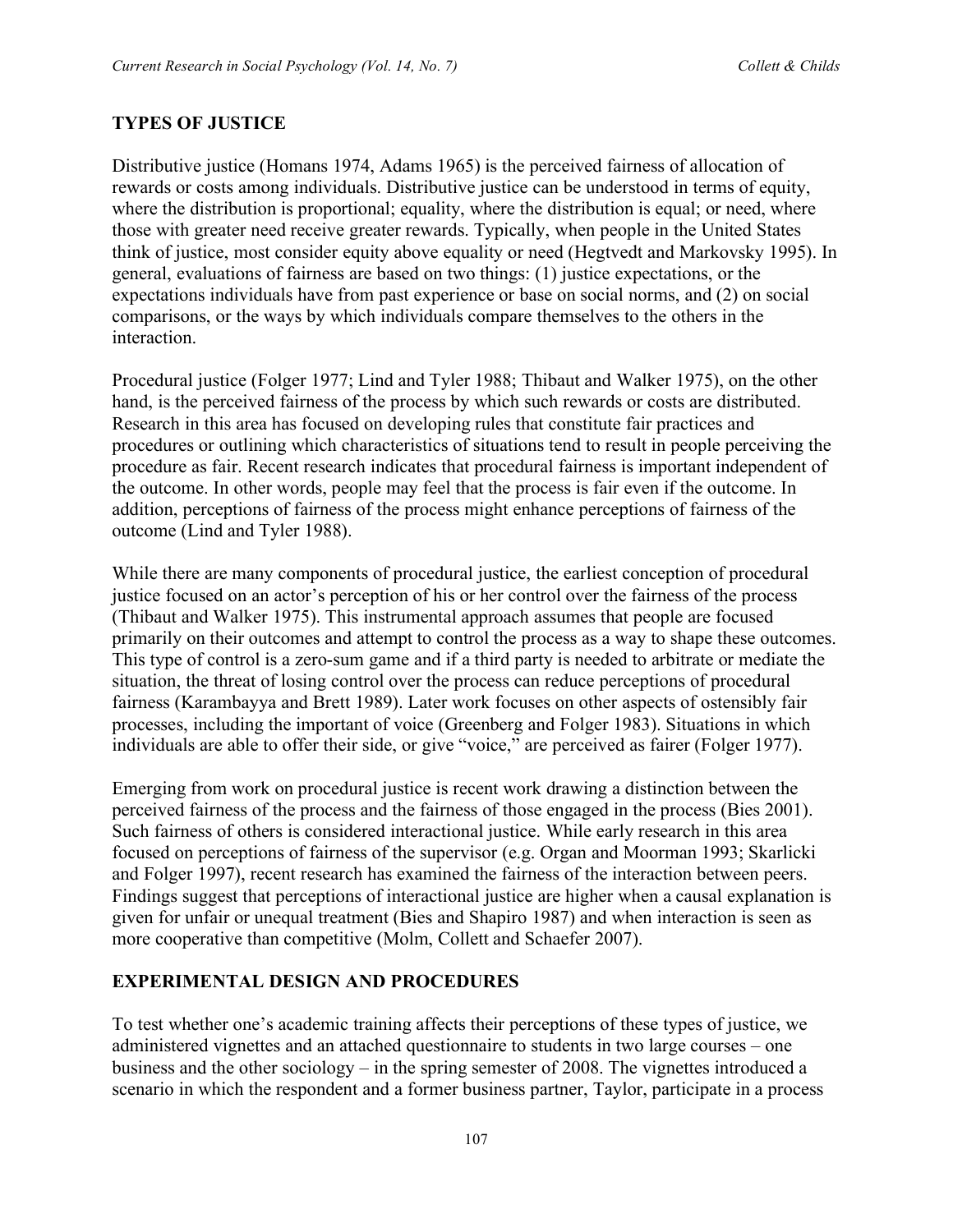to liquidate the assets from a shared company. Regardless of the procedure used, the result is an arguably unfair outcome, with the respondent ending up with less than half the available profit  $(42\%)$ .

We chose this outcome because under-reward is more likely to motivate immediate justice considerations (Barrett-Howard and Tyler 1986; Jasso 1978). We chose to name the business partner as a way to add to the believability of the situation. After pre-testing three names (Chris, Morgan, and Taylor), Taylor elicited the most diverse assumptions about the gender of the business partner. Still, the majority of both men and women believed Taylor was a man, likely because of the business scenario. Also, the students in the business class were more likely to think that Taylor was a man than the students in the sociology class. These gender assumptions do not affect the results.

With the outcome the same across conditions, it is the liquidation process – negotiation, mediation, or arbitration – that is crossed with course as the second factor in the 2x3 factorial design. Table 2 shows the number of respondents in each group, separated by gender. While there are more women in the social science class, and more men in the business class, gender made no difference in the analyses presented here. Respondents are well distributed across the three levels of intervention.

|       | <b>Negotiation</b> |                 | <b>Mediation</b>          |                 | <b>Arbitration</b> |                 |              |
|-------|--------------------|-----------------|---------------------------|-----------------|--------------------|-----------------|--------------|
|       | $N=80$             |                 | $N=79$                    |                 | $N=80$             |                 | <b>Total</b> |
|       | Social<br>Sciences | <b>Business</b> | Social<br><b>Sciences</b> | <b>Business</b> | Social<br>Sciences | <b>Business</b> |              |
| Men   | 9                  | 23              | 11                        | 24              | 19                 | 23              | 109<br>(46%) |
| Women | 30                 | 18              | 28                        | 16              | 17                 | 21              | 130<br>(54%) |
|       | $34\%*$            | $33\%**$        | $34\%*$                   | $32\%**$        | $32\%*$            | $35\%**$        | 149          |

#### **Table 1: Breakdown of Respondents by Gender, Course, and Resolution Process**

Notes: Of 114 social sciences students, 34% were male. Of 125 business students, 56% were male.  $* =$  of social sciences students,  $** =$  of business students

The vignettes (Appendix B) were randomly distributed among students. They described a conflict of interest, the process used to settle the conflict, and the unequal outcome. Other than the description of the processes – negotiation, mediation, and arbitration – the three vignettes were identical.

#### **Measures**

After reading the vignettes, respondents completed an attached questionnaire. The questionnaire included questions about the respondent's perceptions of fairness of the dispute resolution process (procedural justice), perceptions of fairness of the distribution of assets (distributive justice), and the perceptions of fairness of Taylor and the third party if one was present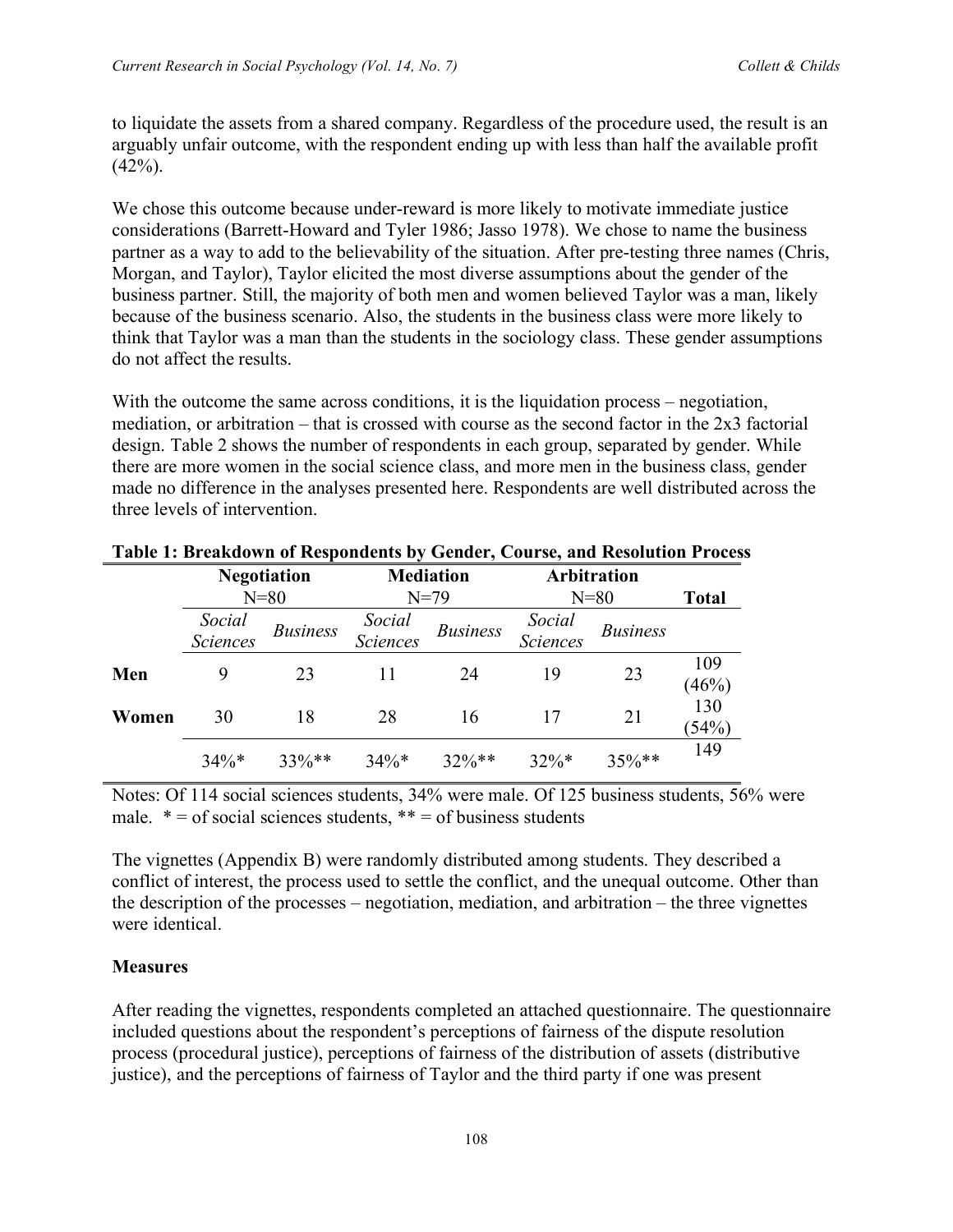(interactional justice). All items on used 7-point, bipolar, semantic differential scale. We recoded these so that higher values indicate more positive outcomes.

To assess respondents' perceptions of procedural justice, we use a two-item scale, "How would you describe the [negotiation/mediation/arbitration] process?" (fair/unfair, just/unjust). The alpha reliability of this scale is .92.

We measure distributive justice with a similar two item scale a three-item scale asking about the outcome fairness and justness (fair/unfair, just/unjust), and whether the outcome was reasonable (reasonable/unreasonable). With these three items combined, the alpha reliability is .86.

We look at perceived fairness of interactions with both Taylor and the third party, if one was present. Interactional justice of Taylor was measured with a scale combining two questions, "How would you describe Taylor" (fair/unfair, reasonable/unreasonable). The alpha reliability of this scale is .84. The same two questions, although with the third party as the target, determined perceptions of interactional justice of the mediator or arbitrator. This second scale's alpha is .86.

#### **RESULTS**

Table 2 shows the means and standard deviations of the four measures of justice by resolution process and course. Analyses of variance (not shown here) suggest that there are no statistically significant differences between the business classes and sociology classes on the perceptions of procedural, distributive or interactional justice. These results indicate that students in business and sociology classes *do not* significantly differ in evaluations of justice. In fact, the only significant difference between conditions is an effect of third party intervention in the resolution process on procedural fairness ( $F = 14.11$ ,  $p < .001$ ). Consistent with previous research, the more a third party exerts control over the process and the outcome, the lower ratings of procedural fairness (Karambayya and Brett 1989). A similar effect of intervention with regard to perceptions of distributive fairness was borderline significant ( $F = 2.79$ ,  $p = .06$ ). These results suggest that coursework does not affect perceptions of justice in any of the dispute resolution processes.

|                              | <b>Negotiation</b>        |                 | <b>Mediation</b>          |                 | <b>Arbitration</b>        |                 |
|------------------------------|---------------------------|-----------------|---------------------------|-----------------|---------------------------|-----------------|
|                              | Social<br><b>Sciences</b> | <b>Business</b> | Social<br><b>Sciences</b> | <b>Business</b> | Social<br><b>Sciences</b> | <b>Business</b> |
|                              | 4.72                      | 4.72            | 4.53                      | 4.12            | 3.56                      | 3.68            |
| <b>Procedural</b>            | (1.74)                    | (1.74)          | (1.31)                    | (1.45)          | (1.46)                    | (1.85)          |
| <b>Distributive</b>          | 3.72                      | 3.38            | 3.43                      | 3.33            | 3.14                      | 3.17            |
|                              | (1.39)                    | (1.50)          | (1.32)                    | (1.07)          | (1.32)                    | (1.31)          |
| <b>Interactional: Taylor</b> | 4.26                      | 4.28            | 4.02                      | 4.38            | 4.13                      | 4.17            |
|                              | (1.52)                    | (1.36)          | (1.27)                    | (1.39)          | (1.22)                    | (1.53)          |
| <b>Interactional: Third</b>  |                           |                 | 3.95                      | 4.01            | 3.92                      | 3.97            |
| <b>Party</b>                 |                           |                 | (0.41)                    | (0.65)          | (0.79)                    | (0.40)          |

#### **Table 2: Means and Standard Deviations of Measures of Perceptions of Justice by Course and Resolution Process**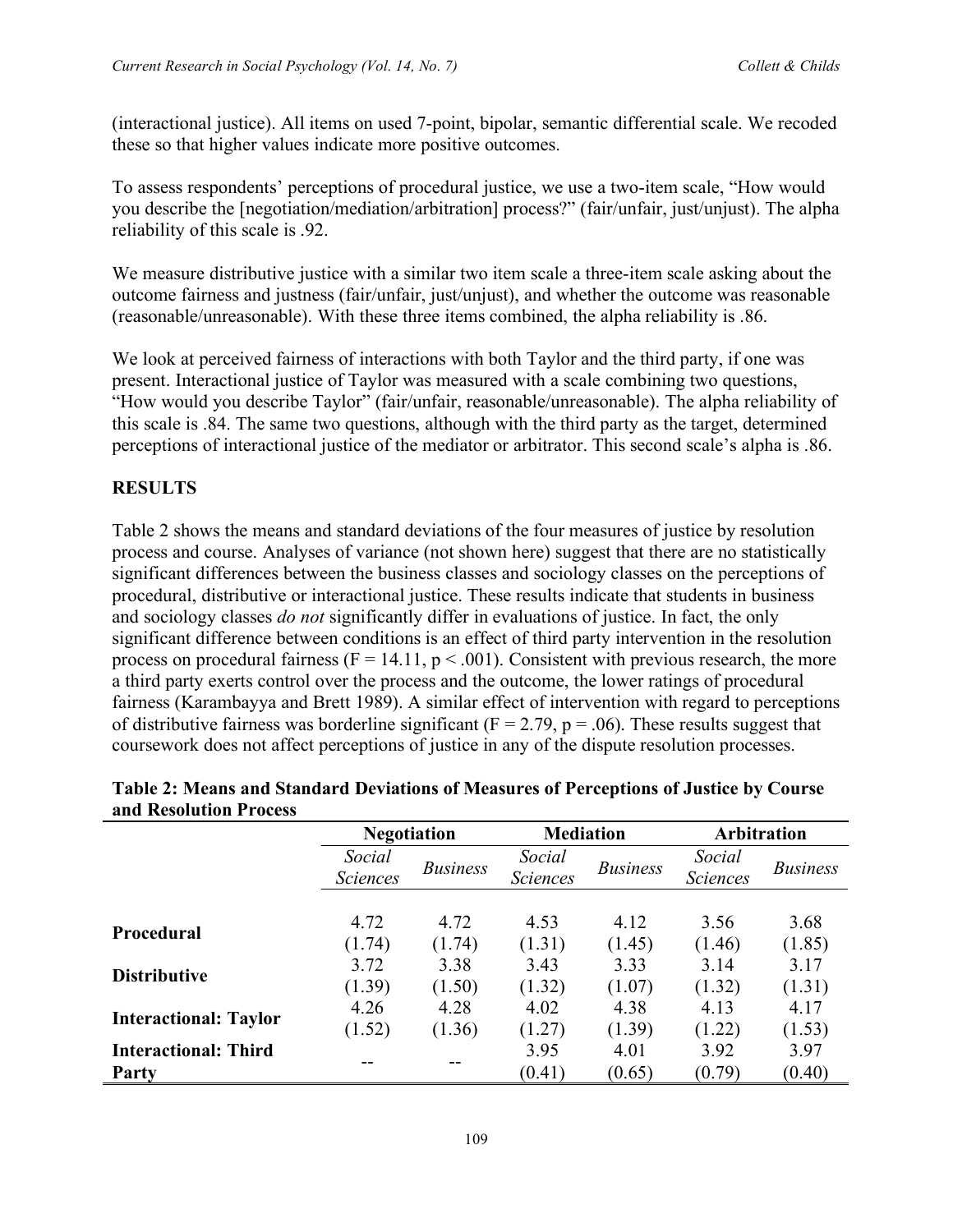#### **DISCUSSION**

Our findings should be comforting for those who study justice, an area of social psychology that often uses vignettes (see Karen Hegtvedt's work for numerous examples). While researchers who study justice tend to work in psychology, sociology, and business departments, and draw convenience samples from students in their own or colleagues' classes, our research indicates that students in these departments do not differ significantly on evaluations of justice. In other words, the results of previous vignette research should apply to college educated individuals in general. These findings should alleviate some concern over the choice of vignette respondents in both previous and future research on justice. However, researchers must keep in mind that previous research has shown that college coursework matters for other social psychological processes (e.g. attributions of blame, defection, and egalitarianism) and these differences should be considered by future researchers in light of the topic being studied.

Another potential limitation of this research is that it solely used vignettes and associated questionnaires to gauge perceptions of justice. With recent research suggesting that vignettes are not as effective at evoking justice considerations as laboratory experiments (Collett 2008), where individuals actually engage in the processes and suffer monetarily as a result of the outcome, it should be considered that any differences between business and social science students were muted by the method's weakness in motivating justice considerations. Perhaps future research on justice, in both the laboratory and vignettes, should collect data on student coursework or majors.

A possible remedy to any concerns about generalizability (either due to differences within the student population, or between students and those who do not attend college or who are older) is the use of nationally representative samples. Programs like TESS (the National Science Foundation funded program Time-Sharing Experiments in the Social Sciences) allow researchers with an experimental design to collect nationally representative data. Researchers are just beginning to analyze the differences between such representative data and that collected from college students (e.g. Lovaglia et al. 2008). This type of comparison is valuable in general, but particularly to those who draw from the student population for research subjects.

In sum, we believe that the null-results presented here are important. In this case, lack of a significant difference is still quite significant. While previous research finds important differences in perceptions and values of business versus social science students, such differences are not apparent in perceptions of distributive, procedural, or interactional justice. This has implications for those with an interest in perceptions of justice or education's effects, specifically, but also for social psychologists more generally.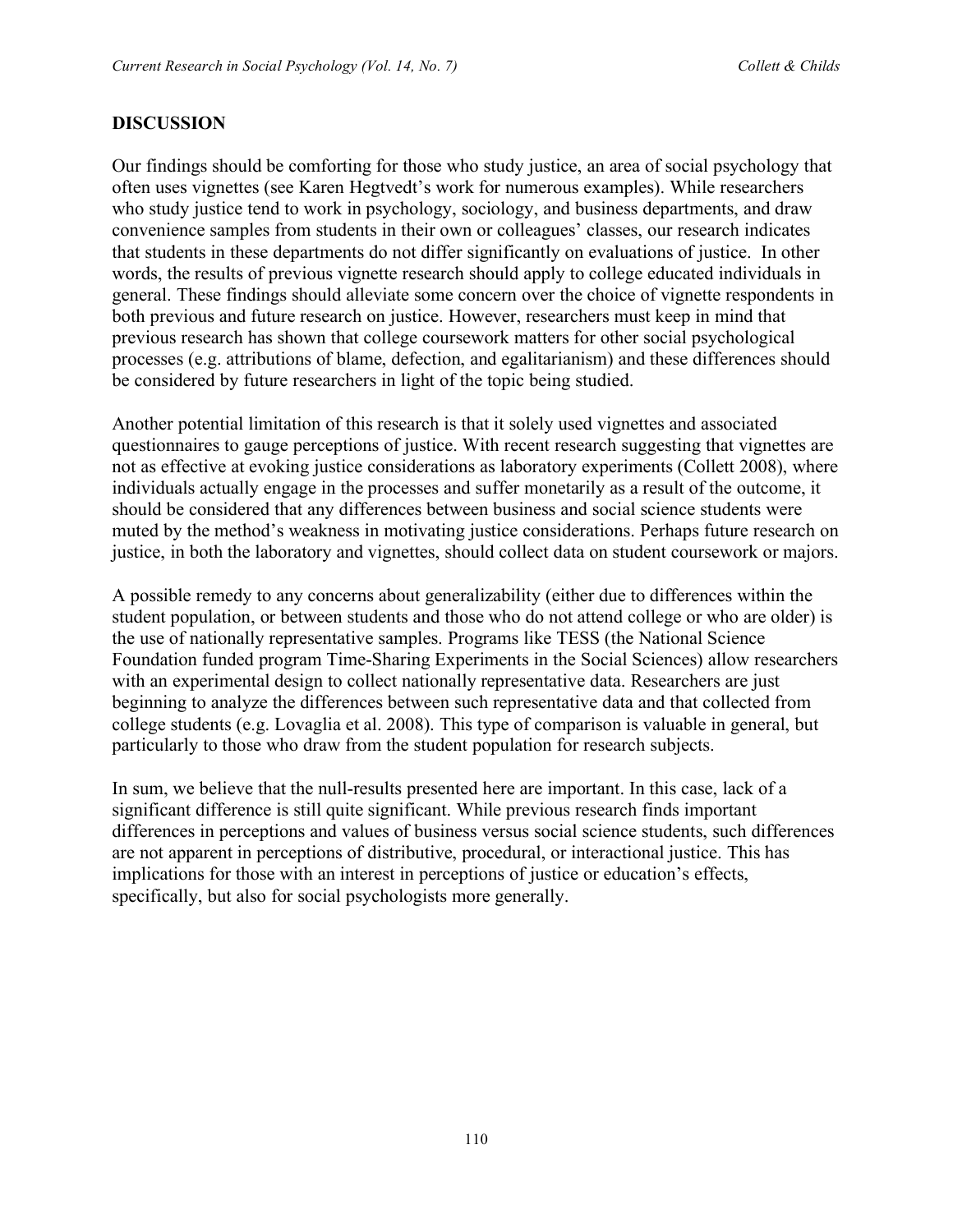#### **REFERENCES**

Adams, J. Stacy. 1965. "Inequity in Social Exchange." *Advances in Experimental Social Psychology* 2: 267-299.

Alexander, Cheryl S. and Henry Jay Becker. 1978. "The Use of Vignettes in Survey Research." *Public Opinion Quarterly* 42: 93-104.

Bain, Paul G., Yoshihisa Kashima, and Nick Haslam. 2006. "Conceptual Beliefs about Human Values and Their Implications: Human Nature Beliefs Predict Value Importance, Value Trade-Offs, and Responses to Value-Laden Rhetoric." *Journal of Personality and Social Psychology* 91: 351-367.

Barrett-Howard, Edith and Tom R. Tyler. 1986. "Procedural Justice as a Criterion in Allocation Decisions." *Journal of Personality and Social Psychology* 50: 296-304.

Bartz, Jennifer A. and John. E. Lydon. 2006. "Navigating the Interdependence Dilemma: Attachment Goals and the Use of Communal Arms with Potential Close Others." *Journal of Personality and Social Psychology* 91: 77-96.

Bies, Robert and D. L. Shapiro. 1987. "Interactional Fairness Judgments: The Influence of Causal Accounts." *Social Justice Research* 1: 199-218.

Bies, Robert 2001. "Interactional (In)Justice: The Sacred and the Profane." Pp 89-118 in *Advances in Organizational Justice, edited by* J. Greenberg and R. Cropanzano. Stanford, CA: Stanford University.

Boyes, Alice D. and Garth J. O. Fletcher. 2007. "Metaperceptions of Bias in Intimate Relationships." *Journal of Personality and Social Psychology* 92: 286-306.

Chun, Woo Young; and Arie W. Kruglanski. 2006. "The Role of Task Demands and Processing Resourcesin the Use of Base-Rate and Individuating Information." *Journal of Personality and Social Psychology* 91: 205-217.

Cohen, Geoffrey L., David K. Sherman, Anthony Bastardi, Lillian Hsu, Michelle McGoey, and Lee Ross. 2007. "Bridging the Partisan Divide: Self-Affirmation Reduces Ideological Closed-Mindedness and Inflexibility in Negotiation." *Journal of Personality and Social Psychology* 93: 415-430.

Collett, Jessica L. 2008. "Methodological Considerations for Research in Justice and Social Exchange." *American Sociological Society Annual Meeting.* Boston, MA.

DeWall, C. Nathan and Roy F. Baumeister. 2006. "Alone but Feeling No Pain: Effects of Social Exclusion on Physical Pain Tolerance and Pain Threshold, Affective Forecasting, and Interpersonal Empathy." *Journal of Personality and Social Psychology* 91: 1-15.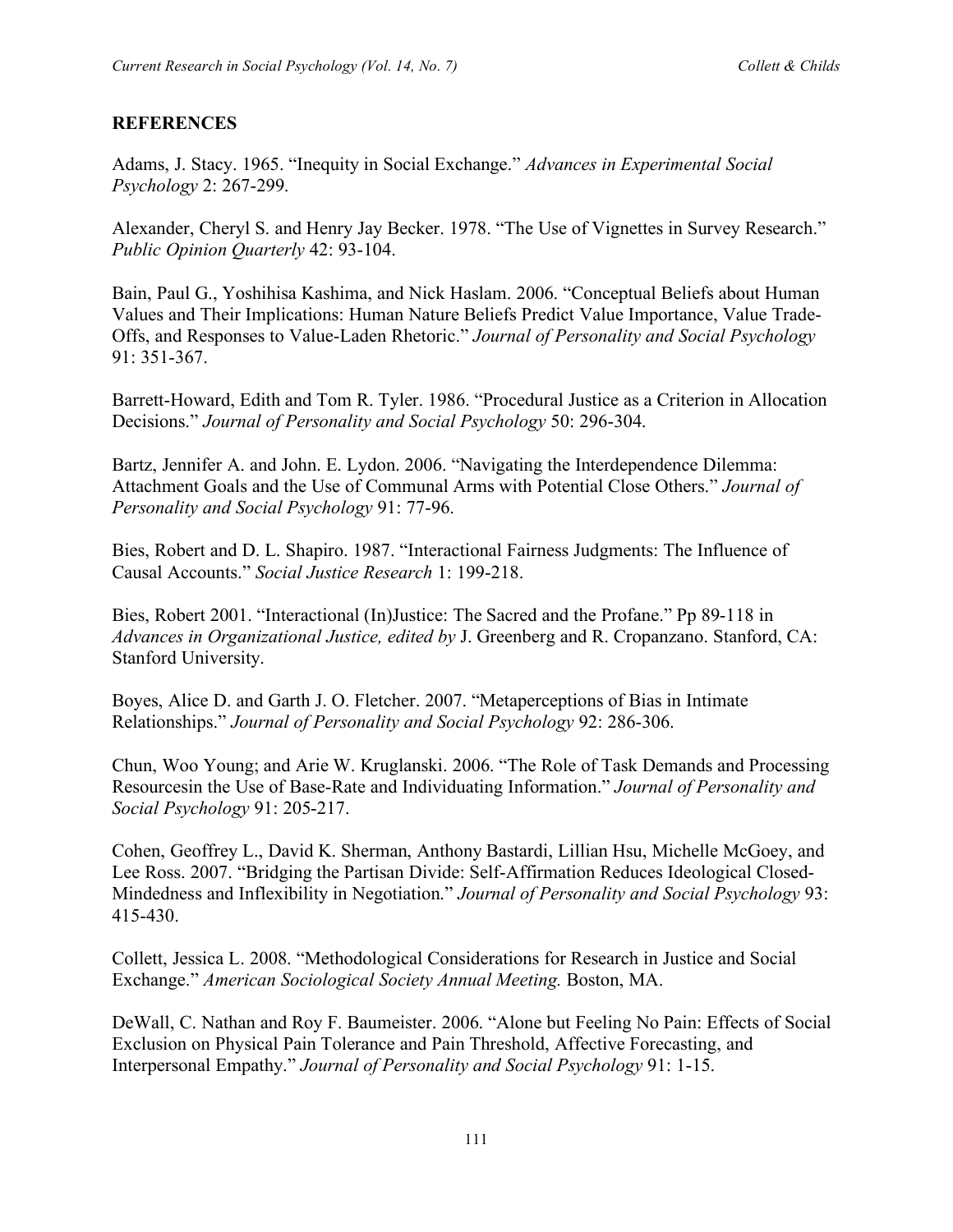Exline, Julie Juola, Roy F. Baumeister, Anne L. Zell, Amy J. Kraft, and Charlotte V. O. Witvliet. 2008. "Not So Innocent: Does Seeing One's Own Capability for Wrongdoing Predict Forgiveness?" *Journal of Personality and Social Psychology* 94: 495-515.

Fischer, Agneta and Ira J. Roseman. 2007. "Beat Them or Ban Them: The Characteristics and Social Functions of Anger and Contempt." *Journal of Personality and Social Psychology* 93: 103-115.

Fischer, Peter, Tobias Greitemeyer, and Dieter Frey. 2008. "Self-Regulation and Selective Exposure: The Impact of Depleting Self-Regulation Resources on Confirmatory Information Processing." *Journal of Personality and Social Psychology* 94: 382-395.

Fischer, Peter; Stefan Schulz-Hardt; and Dieter Frey. 2008. "Selective Exposure and Information Quantity: How Different Information Quantities Moderate Decision Makers' Preference for Consistent and Inconsistent Information" *Journal of Personality and Social Psychology* 94: 231- 244.

Fishbach, Ayelet, Ravi Dhar, and Ying Zhang. 2006. "Subgoals and Substitutes or Complements: The Role of Goal Accessibility." *Journal of Personality and Social Psychology* 91: 232-242.

Folger, Robert. 1977. "Distributive and Procedural Justice: Combined Impact of 'Voice' and Improvement on Experienced Inequity." *Journal of Personality and Social Psychology* 35: 108- 119.

Forsterling, Friedrich, Sandra Preikschas, and Maria Agthe. 2007. "Ability, Luck, and Looks: An Evolutionary look at Achievement Ascriptions and the Sexual Attribution Bias*." Journal of Personality and Social Psychology* 92: 775-788.

Frank, Bjorn and Gunther Schulze. 2000. "Does Economics Make Citizens Corrupt?" *Journal of Economic Behavior and Organization* 43: 101-113.

Frank, Robert, Thomas Gilovich, and Dennis Regan. 1993. "Does Studying Economics Inhibit Cooperation?" *Journal of Economic Perspectives* 7: 159–171.

Frank, Robert, Thomas Gilovich, and Dennis Regan. 1996. "Do Economists Make Bad Citizens?" *Journal of Economic Perspectives* 10: 187–192.

Fu, Jeanne Ho-ying, Michael W. Morris, Sau-lai Lee, Melody Chao, Chi-yue Chiu, and Ying-yi Hong. 2007. "Epistemic Motives and Cultural Conformity: Need for Closure, Culture, and Context as Determinants of Conflict Judgments" *Journal of Personality and Social Psychology* 92: 191-207.

Gailliot, Matthew T., Roy F. Baumeister, C. Nathan DeWall, Jon K. Maner, E. Ashby Plant, Dianne M. Tice, Lauren E. Brewer, and Brandon J. Schmeichel. 2007. "Self-Control Relies on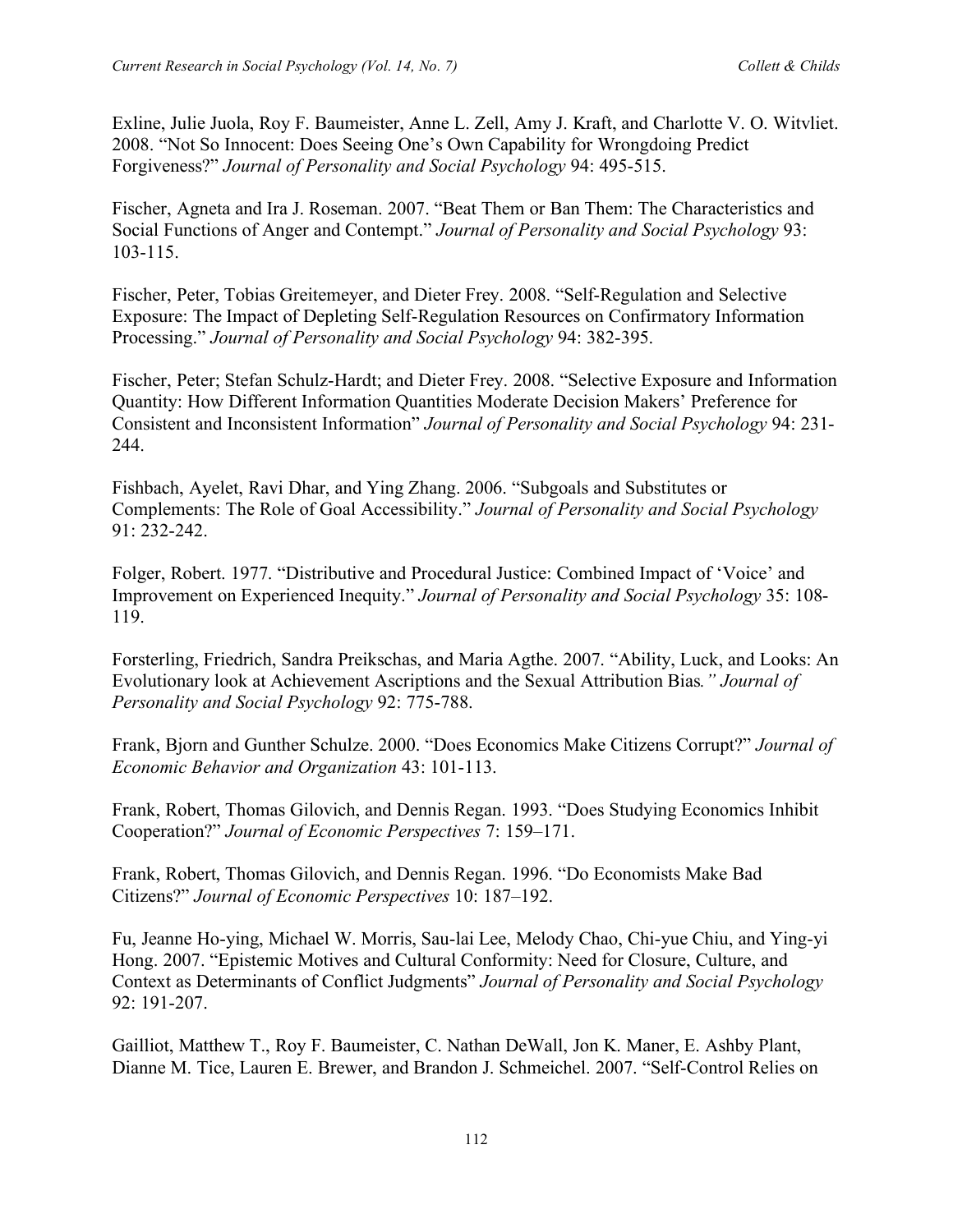Glucose as a Limited Energy Source: Willpower is More Than a Metaphor." *Journal of Personality and Social Psychology* 92: 325-336.

Gelfand, Michele J., Marianne Higgins, Lisa H. Nishii, Jana L. Raver, Alexandria Dominguez, Fumio Murakami, Susumu Yamaguchi, and Midori Toyama. 2002. "Culture and Egocentric Perceptions of Fairness in Conflict and Negotiation." *Journal of Applied Psychology* 87: 833- 845.

Graziano, William G., Meara M. Habshi, Brad E. Sheese, and Renee M. Tobin. 2007. "Agreeableness, Empathy, and Helping: A Person x Situation Perspective." *Journal of Personality and Social Psychology* 93: 583-599.

Greenberg, Jerald and Robert Folger. 1983. "Procedural Justice, Participation, and the Fair Process Effect in Groups and Organizations." Pp. 235-256 in *Basic Group Processes*, edited by P. B. Paulus. New York: Springer-Verlag.

Griskevicius, Vladas, Robert B. Cialdini, and Douglas T. Kendrick. 2006. "Peacocks, Picasso, and Parental Investment: The Effects of Romantic Motives on Creativity." *Journal of Personality and Social Psychology* 91: 63-76.

Griskevicius, Vladas, Noah J. Goldstein, Chad R. Mortensen, Robert B. Cialdini, and Douglas T. Kendrick. 2006. "Going Among Versus Going Alone: When Fundamental Motives Facilitate Strategic (Non)Conformity." *Journal of Personality and Social Psychology* 91: 281-294.

Griskevicius, Vladas, Joshua M. Tybur, Jill M. Sundie, Robert B. Cialdini, Geoffrey F. Miller, and Douglas T. Kendrick. 2007. "Blatant Benevolence and Conspicuous Consumption: When Romantic Motives Elicit Strategic Costly Signals." *Journal of Personality and Social Psychology* 93: 85-102.

Guimond, Serge, Guy Begin, and Douglas L. Palmer. 1989. "Education and Causal Attributions – The Development of Person-Blame and System-Blame Ideology." *Social Psychology Quarterly* 52: 126-140.

Guimond, Serge and Douglas L. Palmer. 1990. "Type of Academic Training and Causal Attributions for Social Problems." *European Journal of Social Psychology* 20: 61-75.

Hastie, Brianne. 2007a. "Cold Hearts and Bleeding Hearts: Disciplinary Differences in University Students' Sociopolitical Orientations" *Journal of Social Psychology* 147: 211-241.

Hastie, Brianne. 2007b. "Higher Education and Sociopolitical Orientation: The Role of Social Influence in the Liberalisation of Students." *European Journal of Psychology of Education* 22: 259-274.

Hegtvedt, Karen A and Barry Markovsky. 1995. "Justice and injustice." Pp 257-280 in *Sociological Perspectives on Social Psychology*, edited by Karen S. Cook, Gary A. Fine, and James House. Boston: Allyn Bacon.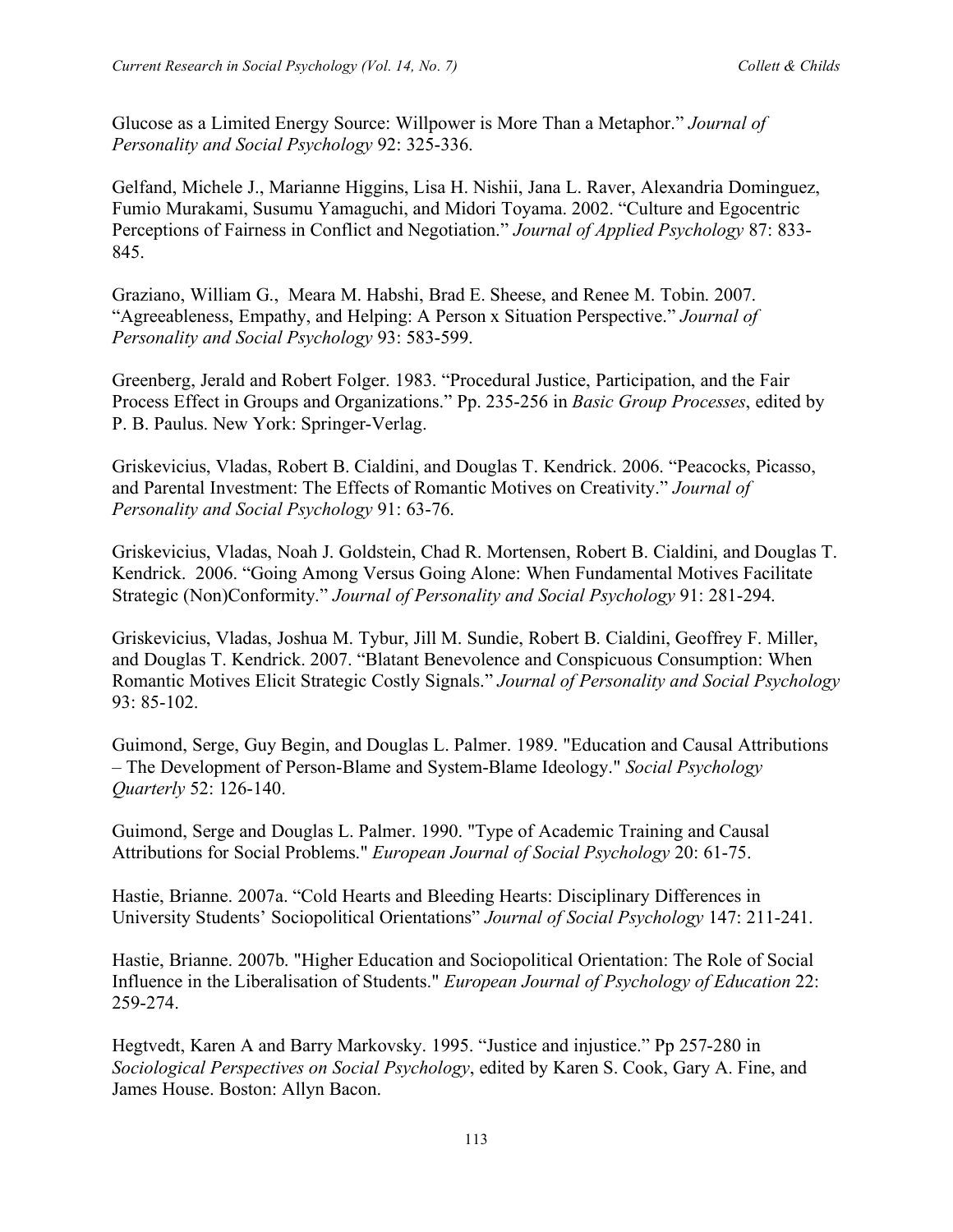Hegtvedt, Karen A., Elaine A. Thompson, and Karen S. Cook. 1993. "Power and Equity: What Counts in Attributions for Exchange Outcomes?" *Social Psychology Quarterly* 56: 100-119.

Henderson, Marlone D., Kentaro Fujita, Yaacov Trope, and Nira Liberman. 2006. "Transcending the "Here": The Effect of Spatial Distance on Social Judgment." *Journal of Personality and Social Psychology* 91: 845-856.

Henderson, Marlone; Yaacov Trope, and Peter Carnevale. 2006. "Negotiation From a Near and Distant Time Perspective." *Journal of Personality and Social Psychology* 91: 712 -29.

Hirschberger, Gilad. 2006. "Terror Management and Attributions of Blame to Innocent Victims: Reconciling Compassionate and Defensive Reponses." *Journal of Personality and Social Psychology* 91: 832-844.

Homans, George C. [1961] 1974. *Social Behavior: Its Elementary Forms*. New York: Harcourt Brace Jovanovich.

James, Tammy, Lewis Soroka, and John G. Benjafield. 2001. "Are Economists Rational, or Just Different?" *Social Behavior and Personality* 29: 359-364.

Jasso, Guillermina. 1978. "On the Justice of Earnings: A New Specification of the Justice Evaluation Function." *American Journal of Sociology* 83:1398-1419.

Jasso, Guillermina and Murray Webster Jr. 1997. "Double Standards in Just Earnings for Male and Female Workers." *Social Psychology Quarterly* 60: 66-78.

Karambayya, Rekha and Jeanne M. Brett. 1989. "Managers Handling Disputes: Third-Party Roles and Perceptions of Fairness." *The Academy of Management Journal* 32: 687-704.

Koo, Minjung and Ayelet Fishbach. 2008. "Dynamics of Self-Regulation: How (Un)accomplished Goal Actions Affect Motivation" *Journal of Personality and Social Psychology* 94: 183-195.

Kray, Laura J., Adam D. Galinsky, and Elaine M. Wong. 2006. "Thinking Within the Box: The Relational Processing Style Elicited by Counterfactual Mind-Sets." *Journal of Personality and Social Psychology* 91: 33-48.

Ku, Gillian; Adam D. Galinsky; and J. Keith Murnighan. 2006. "Starting Low but Ending High: A Reversal of the Anchoring Effect in Auctions." *Journal of Personality and Social Psychology* 90: 975-986.

Leary, Mark R., Eleanor B. Tate, Claire E. Adams, Ahsley Batts Allen, and Jessica Hancock. 2007. "Self-Compassion and Reactions to Unpleasant Self-Relevant Events: The Implications of Treating Oneself Kindly." *Journal of Personality and Social Psychology* 92: 887-904.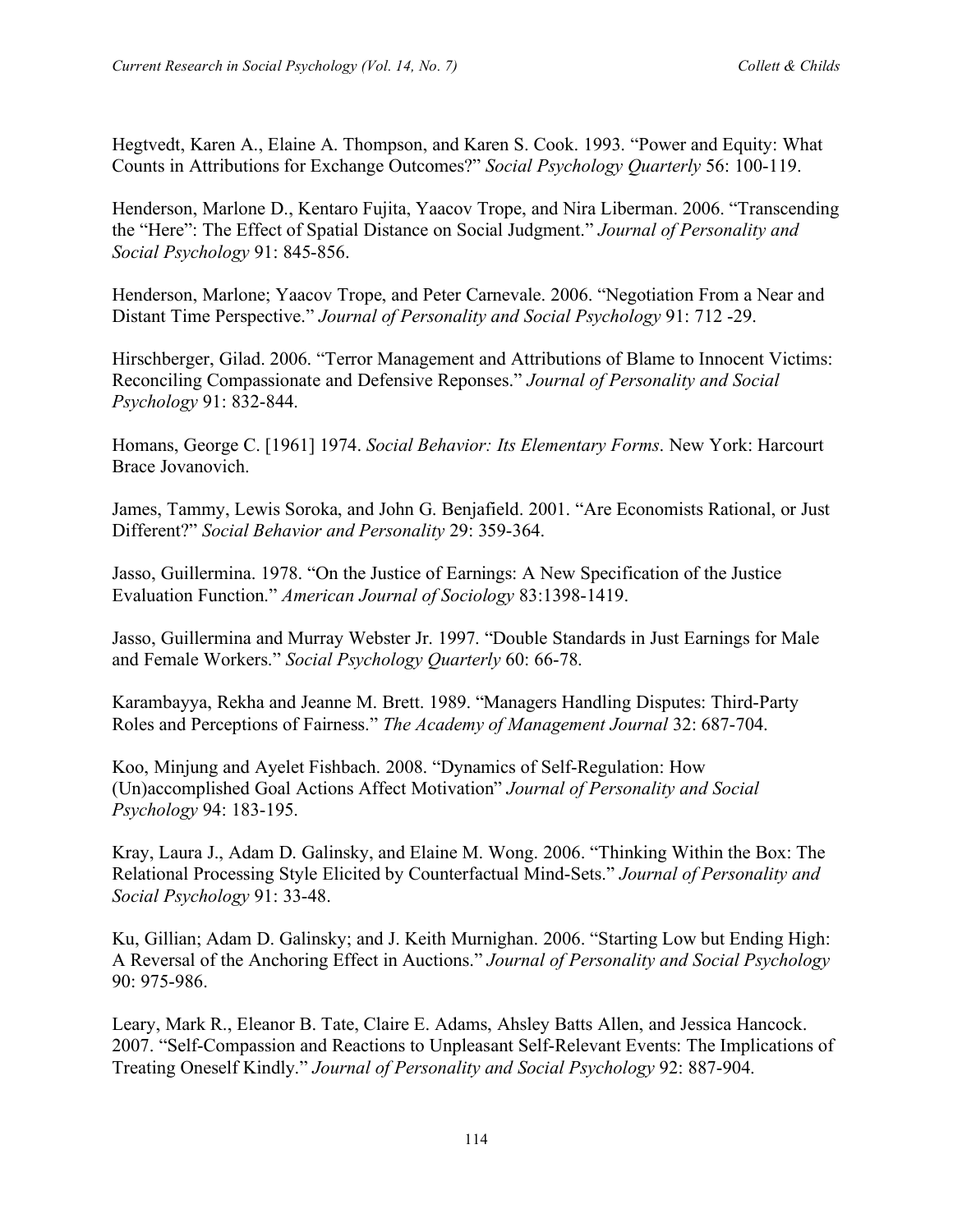Lind, E. Allan and Tom R. Tyler. 1988. *The Social Psychology of Procedural Justice.* New York: Plenum.

Louro, Maria J., Rik Pieters, and Marcel Zeelenberg. "Dynamics of Multiple-Goal Pursuit" *Journal of Personality and Social Psychology* 93: 174-193.

Lovaglia, Michael, Richard Harris, Shane D. Soboroff, Christopher P. Kelley, Christabel L. Rogalin, and Jeffrey W. Lucas. 2008. "Age-Gender Interaction in Leader Assessment: The Importance of Experience." *Pacific Sociological Association Annual Meetings*. Portland, OR.

Mallett, Robyn K., Timothy D. Wilson, and Daniel T. Gilbert. 2008. "Expect the Unexpected; Failure to Anticipate Similarities Leads to an Intergroup Forecasting Error." *Journal of Personality and Social Psychology* 94: 265-277.

Marwell, Gerald, and Ruth E. Ames 1981. "Economists Free Ride, Does Anyone Else? Experiments on the Provision of Public Goods IV." *Journal of Public Economics* 15:295-310.

Michener, H. Andrew, John D. DeLamater and Daniel J. Myers. 2004. Social Psychology, 5th Edition. Belmont, CA: Wadsworth/Thompson Learning.

Molm, Linda D., Jessica L. Collett, and David Schaefer. 2006. "Conflict and Fairness in Social Exchange. *Social Forces* 84: 2331-2352.

Morrison, Kimberly Rios and Dale T. Miller. 2008. "Distinguishing Between Silent and Vocal Minorities: Not All Deviants Feel Marginal." *Journal of Personality and Social Psychology* 94: 871-882.

Nelson, Steven M. 2006. "Redefining a Bizarre Situation: Relative Concept Stability in Affect Control Theory." *Social Psychology Quarterly* 69:215-234. Newcomb, T.M. [1943] 1957. *Personality and Social Change: Attitude Formation in a Student Community*. New York: Dryden Press.

Norgren, Loran F., Joop van der Pligt, and Frenk van Harreveld. 2007. "Evaluating Eve: Visceral States Influence the Evaluation of Impulsive Behavior" *Journal of Personality and Social Psychology* 93: 75-84.

Oishi, Shigehiro, Ulrich Schimmack, Ed Diener, Chu Kim-Prieto, Christie Napa Scollon, and Dong-Won Choi. 2007. "The Value-Congruence Model of Memory for Emotional Experiences: An Explanation for Cultural Differences in Emotional Self-Reports. *Journal of Personality and Social Psychology* 93: 897-90.

Olson, Kristina, Yarrow Dunham, Carol S. Dweck, Elisabeth S. Spelke, and Mahzarin R. Banahi. 2008. Judgments of the Lucky Across Development and Culture." *Journal of Personality and Social Psychology* 94: 757-776.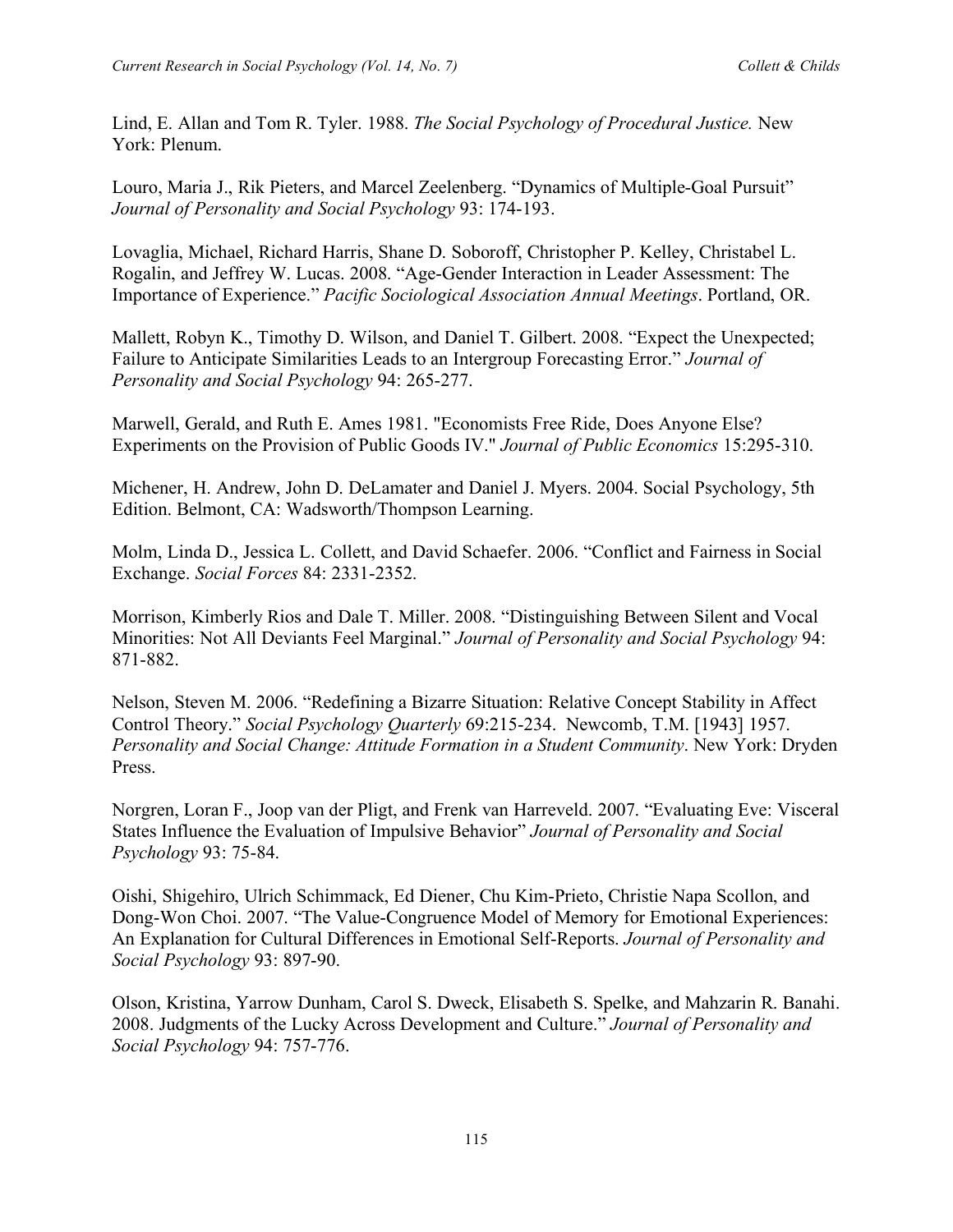Organ, Dennis W. and Robert H. Moorman. 1993. "Fairness and Organizational Citizenship Behavior: What are the Connections?" *Social Justice Research* 6: 5-18.

Pascarella, Ernest T. and Patrick T. Terenzini 1991. *How College Affects Students: Findings and Insights From Twenty Years of Research*. San Francisco: Jossey-Bass.

Peters, Kim and Yoshihisa Kashima. 2007. "From Social Talk to Social Action: Shaping the Social Triad with Emotion Sharing." *Journal of Personality and Social Psychology* 93: 780-797.

Pronin, Emily, Jonah Berger, and Sarah Molouki. 2007. "Alone in a Crowd of Sheep: Asymmetric Perceptions of Conformity and Their Roots in an Introspection Illusion." *Journal of Personality and Social Psychology* 92: 585-595.

Risen, Jane L. and Thomas Gilovich. 2007. "Target and Observer Differences in the Acceptance of Questionable Apologies." *Journal of Personality and Social Psychology* 92: 418-433.

Sagi, Adi and Nehemia Friedland. 2007. "The Cost of Richness: The Effect of the Size and Diversity of Decision Sets on Post-Decision Regret" *Journal of Personality and Social Psychology* 93: 515-524.

Scheepers, Daan, Russell Spears, Bertjan Doosje, and Antony S. R. Manstead. 2006. "Diversity in In-Group Bias: Structural Factors, Situational Features, and Social Functions." *Journal of Personality and Social Psychology* 90: 944-960.

Shelly, Robert K. 2001. "How Performance Expectations Arise from Sentiments." *Social Psychology Quarterly* 64: 72-87.

Shnabel, Nurit and Arie Nadler. 2008. "A Needs-Based Model of Reconciliation: Satisfying the Differential Emotional Needs of Victim and Perpetrator as a Key to Promoting Reconciliation." *Journal of Personality and Social Psychology* 94: 116-132.

Skarlicki, Daniel P. and Robert Folger. 1997. "Retaliation in the Workplace: The Roles of Distributive, Procedural, and Interactional Justice." *Journal of Applied Psychology* 82: 434-443.

Stephens, Nicole M., Hazel Rose Markus, and Sarah S. M. Townsend. 2007. "Choice as an Act of Meaning: The Case of Social Class." *Journal of Personality and Social Psychology* 93: 814- 830.

Stolte, John F. and Shanon Fender. 2007. "Framing Social Values: An Experimental Study of Culture and Cognition" *Social Psychology Quarterly* 70: 59-69.

Tamir, Maya, Oliver P. John, Sanjay Srivastava, and James J. Gross. 2007. "Implicit Theories of Emotion: Affective and Social Outcomes across a Major Life Transition." *Journal of Personality and Social Psychology* 92: 731-744.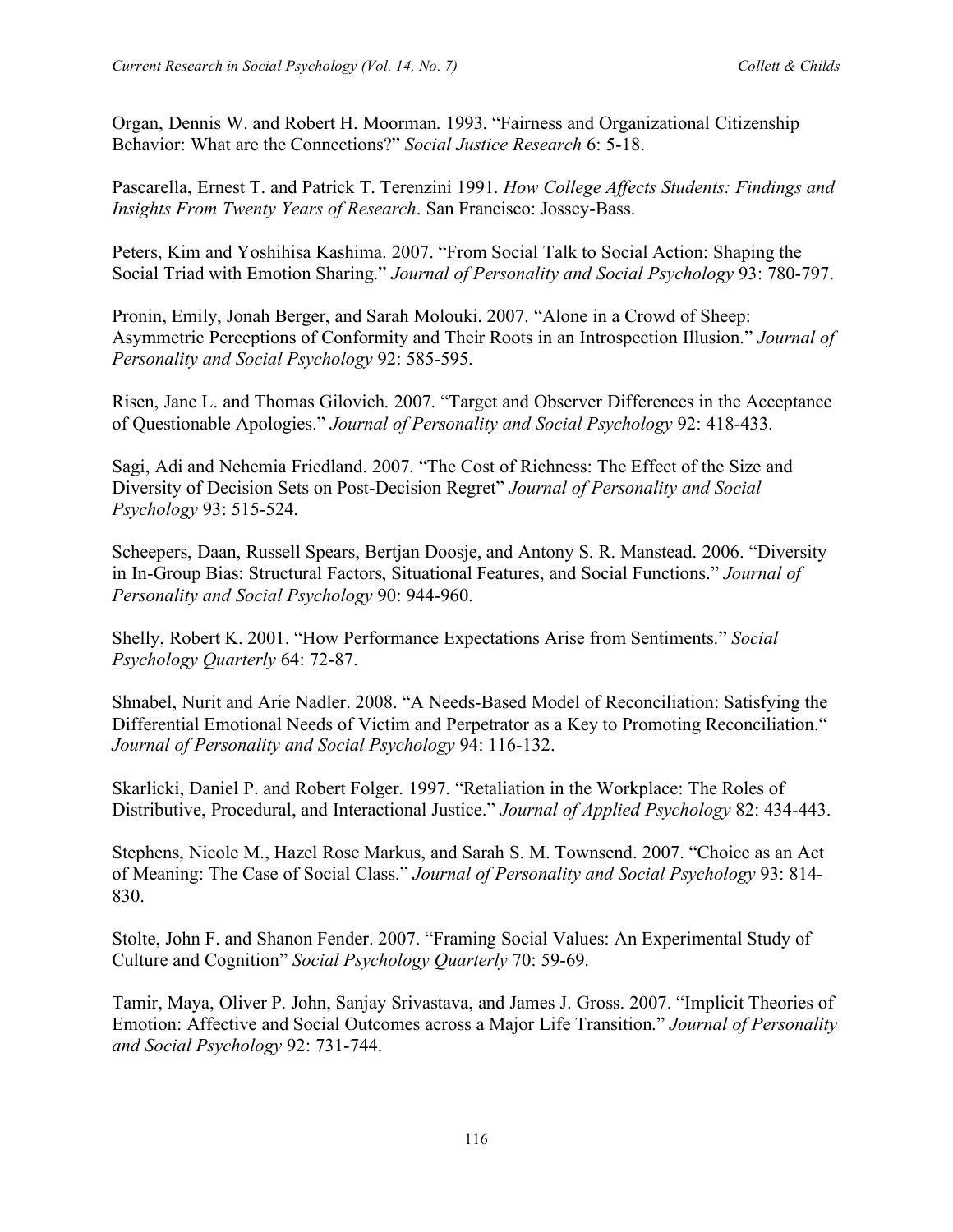Thibaut, John W. and Laurens Walker. 1975. *Procedural Justice: A Psychological Analysis*. Hillsdale, NJ: Erlbaum.

Tracy, Jessica L. and Richard W. Robins. 2007. "The Psychological Structure of Pride: A Tale of Two Facets." *Journal of Personality and Social Psychology* 92: 506-525.

Turan, Bulent and Leonard M. Horowitz. "Can I Count on You to Be There for Me? Individual Differences in a Knowledge Structure." *Journal of Personality and Social Psychology* 93: 447- 465.

Weaver, Kimberlee, Stephen M. Garcia, Norbert Schwarz, and Dale T. Miller. 2007. "Inferring the Popularity of an Opinion From Its Familiarity: A Repetitive Voice Can Sound Like a Chorus." *Journal of Personality and Social Psychology* 92: 821-833.

Willer, David and Henry A. Walker. 2007. *Building Experiments: Testing Social Theory*. Stanford, CA: Stanford University.

Yezer, Anthony, Robert Goldfarb, and Paul Poppen. 1996. "Does Studying Economics Discourage Cooperation? Watch What We Do, Not What We Say or How We Play." *Journal of Economic Perspectives* 10: 177–186.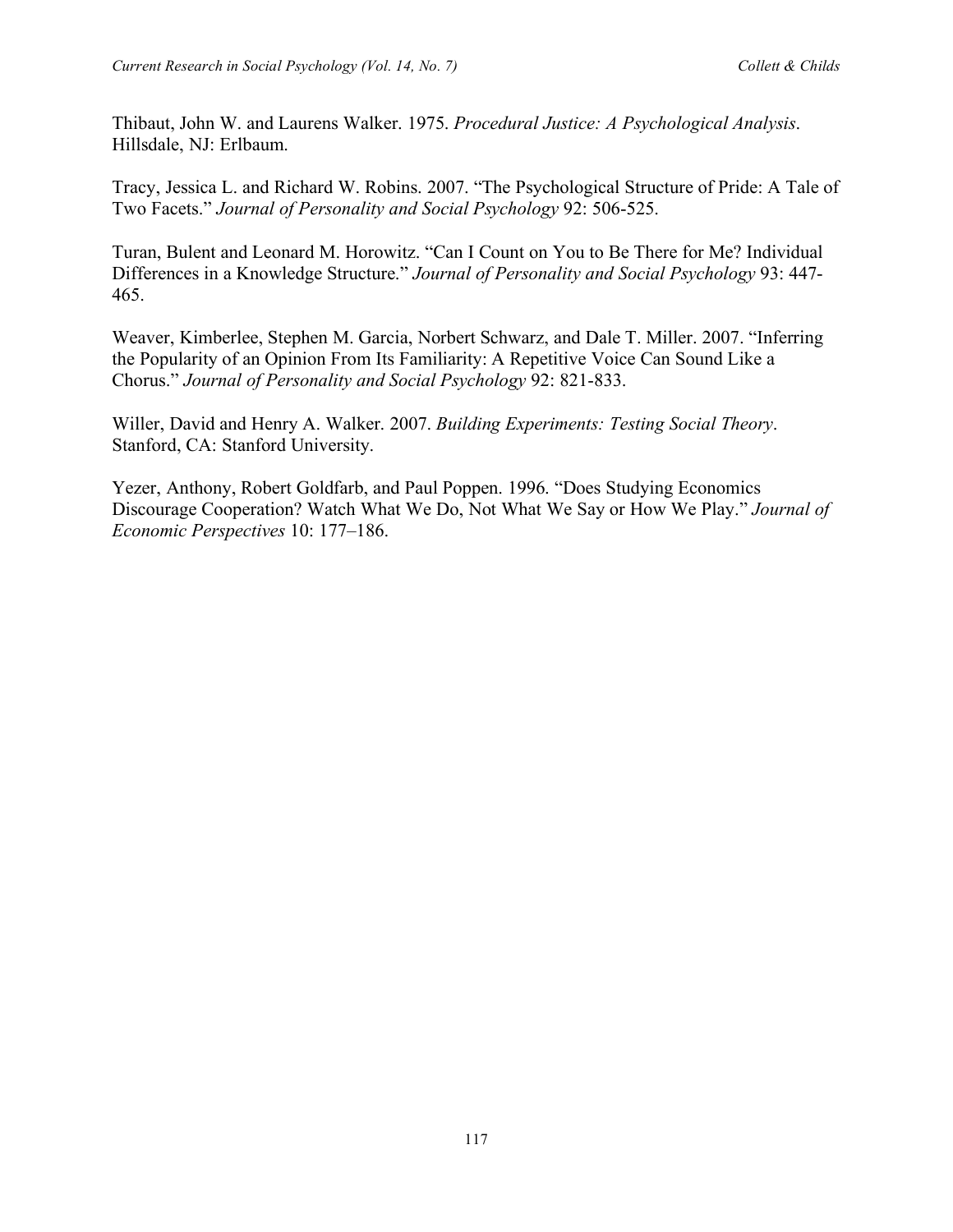| <b>Topics</b>     | <b>Respondents</b>                          | <b>References</b>                                                |
|-------------------|---------------------------------------------|------------------------------------------------------------------|
| Self and Identity |                                             |                                                                  |
|                   | General/Unspecified Students                | Gailliot et al. 2007; Koo and Fishbach 2008; Shnabel and         |
|                   |                                             | Nadler 2008; Tamir et al. 2007                                   |
|                   | Social Perception and Cognition             |                                                                  |
|                   | <b>Psychology Courses</b>                   | Fischer, Schultz-Hardt, and Frey 2008; Fosterling, Preikschas,   |
|                   |                                             | and Agthe 2007;                                                  |
|                   |                                             | Leary et al. 2007                                                |
|                   | <b>Sociology Courses</b>                    | Nelson, 2006*                                                    |
|                   | <b>Nursing Courses</b>                      | Sagi and Friedland 2007                                          |
|                   | <b>Business Courses</b>                     | Kray, Galinsky and Wong 2006; Ku, Galinsky and Murnighan<br>2006 |
|                   | General/Unspecified Students                | Chun and Kruglanski 2006; DeWall and Baumeister 2006;            |
|                   |                                             | Fishbach, Dhar, and Zhang 2006; Hirschberger 2006;               |
|                   |                                             | Henderson, Trope, and Carnevale 2006; Kray, Galinsky, and        |
|                   |                                             | Wong 2006; Louro, Pieters, and Zeelenberg 2007; Stolte and       |
|                   |                                             | Fender 2007*; Sagi and Friedland 2007                            |
| Attitudes         |                                             |                                                                  |
|                   | <b>Psychology Courses</b>                   | Bain, Kashima, and Haslam 2006; Cohen et al. 2007; Fischer,      |
|                   |                                             | Greitemeyer, and Frey 2008; Tracy and Robins 2007                |
|                   | General/Unspecified Students                | Fischer, Greitemeyer, and Frey 2008; Fischer and Roseman         |
|                   |                                             | 2007                                                             |
|                   | Symbolic Communication and Language         |                                                                  |
|                   | <b>Psychology Courses</b>                   | Oishi et al. 2007                                                |
|                   | General/Unspecified Students                | Kim and Kashima 2007; Risen and Gilovich 2007                    |
|                   | Self-Presentation and Impression Management |                                                                  |
|                   | <b>Psychology Courses</b>                   | Griskevicius et al. 2006; Risen and Gilovich 2007                |
|                   | General/Unspecified Students                | Risen and Gilovich 2007                                          |
|                   | Helping and Altruism                        |                                                                  |
|                   | <b>Psychology Courses</b>                   | Exline et al. 2008; Graziano et al. 2007                         |
|                   | General/Unspecified Students                | Norgren, van der Pligt, and van Harreveld 2007                   |
|                   | Interpersonal Attraction and Relationships  |                                                                  |
|                   | <b>Psychology Courses</b>                   | Griskevicius et al. 2007; Griskevicius, Cialdini, and Kendrick   |
|                   |                                             | 2006; Turan and Horowitz, 2007;                                  |
|                   | General/Unspecified Students                | Boyes and Fletcher 2007; Bartz and Lydon 2006                    |
|                   | Group Cohesion and Conformity               |                                                                  |
|                   | General/Unspecified Students                | Weaver et al. 2007; Fu et al. 2007; Prinin, Berger, and Molouki  |
|                   |                                             | 2007                                                             |
|                   | Group Structure and Performance             |                                                                  |
|                   | <b>Psychology Courses</b>                   | Scheepers et al. 2006                                            |
|                   | Intergroup Conflict                         |                                                                  |
|                   | General/Unspecified Students                | Mallett, Wilson, and Gilbert 2008                                |
|                   | Social Structure and Personality            |                                                                  |
|                   | General/Unspecified Students                | Stephens, Markus, and Townsend 2007                              |
|                   | Deviant Behavior and Social Reaction        |                                                                  |
|                   | General/Unspecified Students                | Morrison and Miller 2008                                         |

# **APPENDIX A: Vignette Studies with Undergraduates, by Topic & Sources of Respondents**

Notes: These headings are from the headings of a popular Social Psychology textbook (Michener, DeLamater, & Myers 2004). Some references appear under multiple topics or with multiple sources of respondents, reflecting these articles' research topics and designs. \* = Articles from *Social Psychology Quarterly*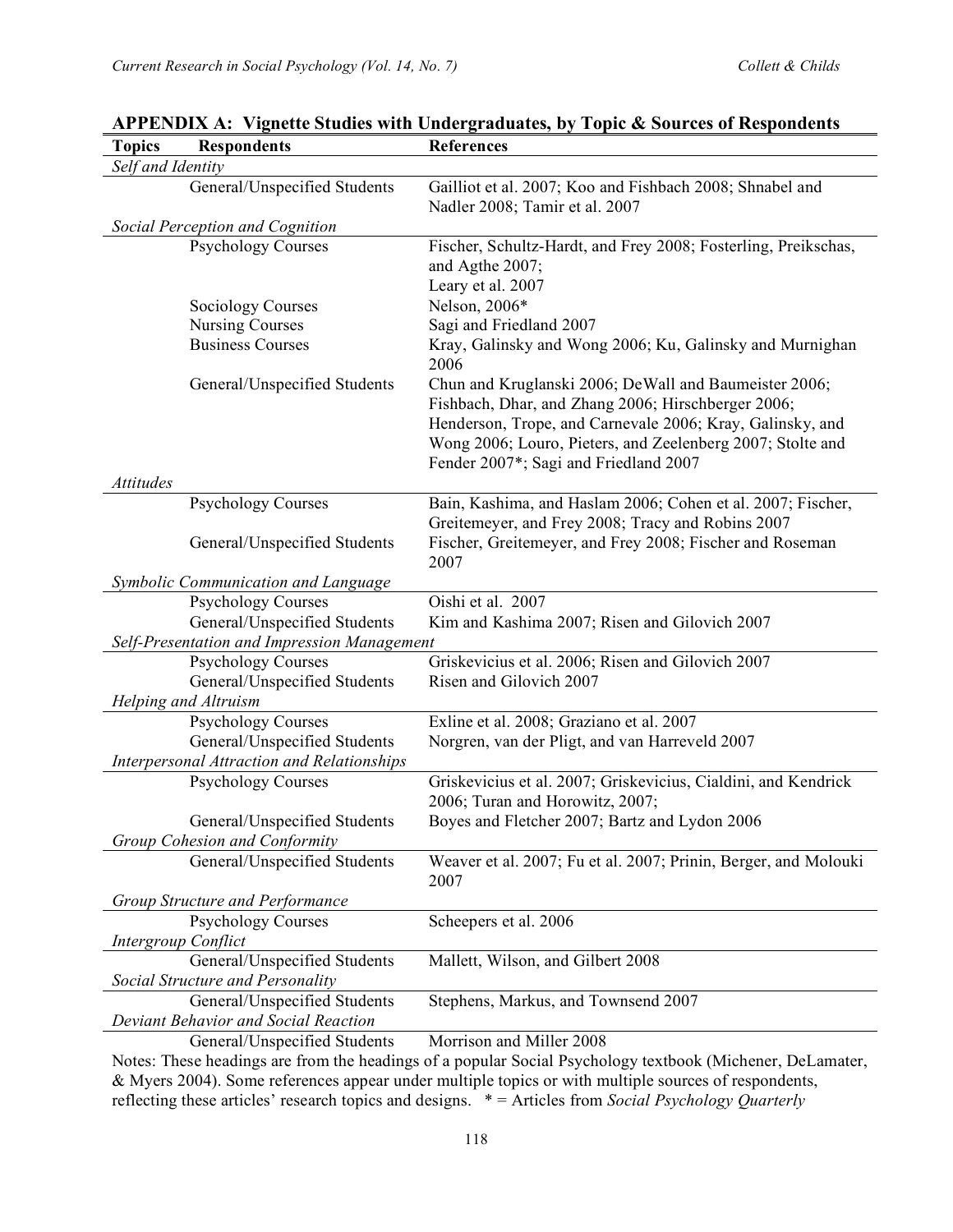#### **APPENDIX B: Vignettes**

The beginning and end of all of the vignettes were the same, but the middle differed slightly. Below is the text of the vignette, with the three variations labeled.

[All]You and Taylor have been in business for three years. It is not working out and you are both ready to move on to new business ventures. There are a number of assets (e.g. supplies, parts) left from the business to divide between you. You feel that you have contributed more to the business and deserve a larger share than Taylor. Taylor believes the opposite and is asking for a larger share. It is important to you that you accumulate as many assets as possible because you plan on trading your assets in for their cash value at the end of the division process. You will use the cash to begin your next business venture. You are unsure of Taylor's future plans and do not know if they include trading the assets for cash or using them in the future.

[Negotiation vignette] To divide these various assets, you and Taylor engage in a negotiation process. You divide the assets one at a time until all of them have been liquidated. In this negotiation process you and Taylor exchange offers (e.g. how many sprockets you get, how many Taylor gets). After considering the offers, you each make counteroffers. These offers and counteroffers continue until the two of you agree on a division of the asset. This decision is final, and the asset is divided accordingly. This process begins again with each new asset and the negotiations continue until you and Taylor have divided all the assets.

[Mediation vignette] To divide these various assets, you and Taylor engage in a mediation process. You divide the assets one at a time, with the help of a mediator, until all of them have been liquidated. In this mediation process you and Taylor make offers (e.g. how many sprockets you get, how many Taylor gets) to a mediator. The mediator relays your offers to Taylor and Taylor's offers to you. After considering the offers, you each make counteroffers. These offers and counteroffers continue through the mediator until the mediator announces that the two of you agree on a division of the asset. This decision is final, and the asset is divided accordingly. This process begins again with each new asset and the negotiations continue until you and Taylor, with the help of the mediator, have divided all the assets.

[Arbitration vignette] To divide these various assets, you and Taylor engage in an arbitration process. You divide the assets one at a time, with the help of an arbitrator, until all of them have been liquidated. In this arbitration process you and Taylor make offers (e.g. how many sprockets you get, how many Taylor gets) to an arbitrator. After considering both offers, the arbitrator decides on a division of the asset. The arbitrator's decision is final and the asset is divided accordingly. This process begins again with each new asset and the negotiations continue until you and Taylor, with the help of the arbitrator, have divided all the assets.

[All]At the end of the [negotiation/arbitration/mediation] process you add up your assets and compute their value, preparing to trade them in. Taylor decides to do the same. You compare the value of your assets to the value of Taylor's accumulated assets and realize that you received less than half the total value of the assets. You acquired only 42% of the value. Taylor on the other hand, has 58%.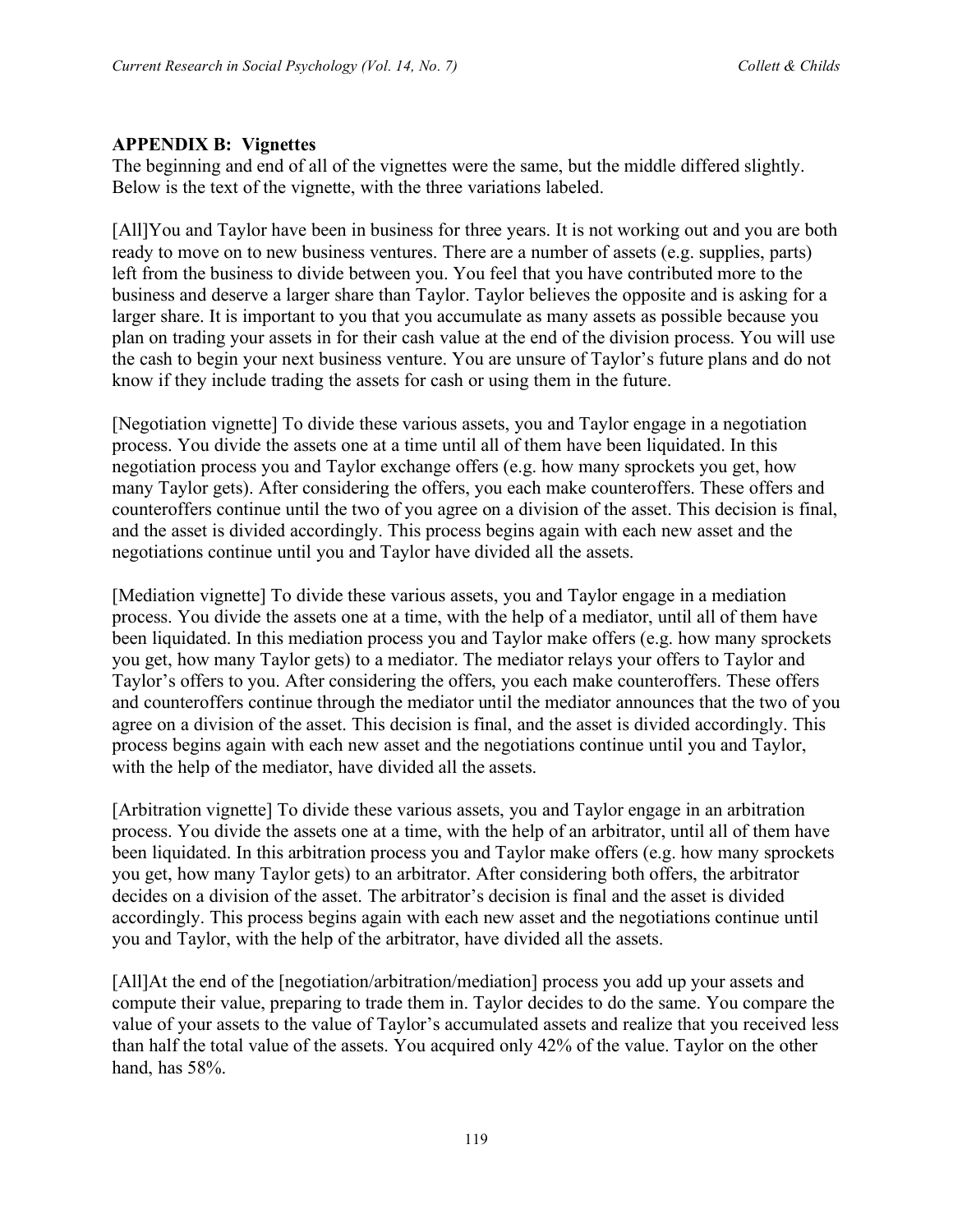| <b>Variable</b> | N   | <b>Mean</b> | s.d. |
|-----------------|-----|-------------|------|
| Procedure       |     |             |      |
| Fair            | 239 | 4.22        | 1.70 |
| Just            | 239 | 4.34        | 1.68 |
| Scale           | 239 | 4.28        | 1.62 |
| Outcome         |     |             |      |
| Fair            | 239 | 3.02        | 1.50 |
| Just            | 239 | 3.53        | 1.54 |
| Scale           | 238 | 3.27        | 1.26 |
| <b>Taylor</b>   |     |             |      |
| Fair            | 239 | 4.07        | 1.49 |
| Reasonable      | 238 | 4.32        | 1.46 |
| Scale           | 238 | 4.20        | 1.37 |
| <b>Third</b>    |     |             |      |
| Party           |     |             |      |
| Fair            | 159 | 4.60        | 1.65 |
| Reasonable      | 159 | 3.32        | 1.69 |
| Scale           | 159 | 3.96        | 0.59 |

# **APPENDIX C: Descriptive Statistics**

## **Correlations of Variables**

|                | Procedure |         | Outcome |         | <b>Taylor</b> |            | <b>Third Party</b> |            |
|----------------|-----------|---------|---------|---------|---------------|------------|--------------------|------------|
|                | Fair      | Just    | Fair    | Just    | Fair          | Reasonable | Fair               | Reasonable |
| Procedure      |           |         |         |         |               |            |                    |            |
| Fair           | 1.00      |         |         |         |               |            |                    |            |
| Just           | 0.83      | 1.00    |         |         |               |            |                    |            |
| <b>Outcome</b> |           |         |         |         |               |            |                    |            |
| Fair           | 0.53      | 0.45    | 1.00    |         |               |            |                    |            |
| Just           | 0.39      | 0.42    | 0.56    | 1.00    |               |            |                    |            |
| <b>Taylor</b>  |           |         |         |         |               |            |                    |            |
| Fair           | 0.36      | 0.43    | 0.43    | 0.32    | 1.00          |            |                    |            |
| Reasonable     | 0.31      | 0.33    | 0.38    | 0.29    | 0.69          | 1.00       |                    |            |
| <b>Third</b>   |           |         |         |         |               |            |                    |            |
| Party          |           |         |         |         |               |            |                    |            |
| Fair           | $-0.58$   | $-0.54$ | $-0.37$ | $-0.32$ | $-0.26$       | $-0.30$    | 1.00               |            |
| Reasonable     | $-0.58$   | $-0.59$ | $-0.39$ | $-0.30$ | $-0.39$       | $-0.39$    | 0.75               | 1.00       |